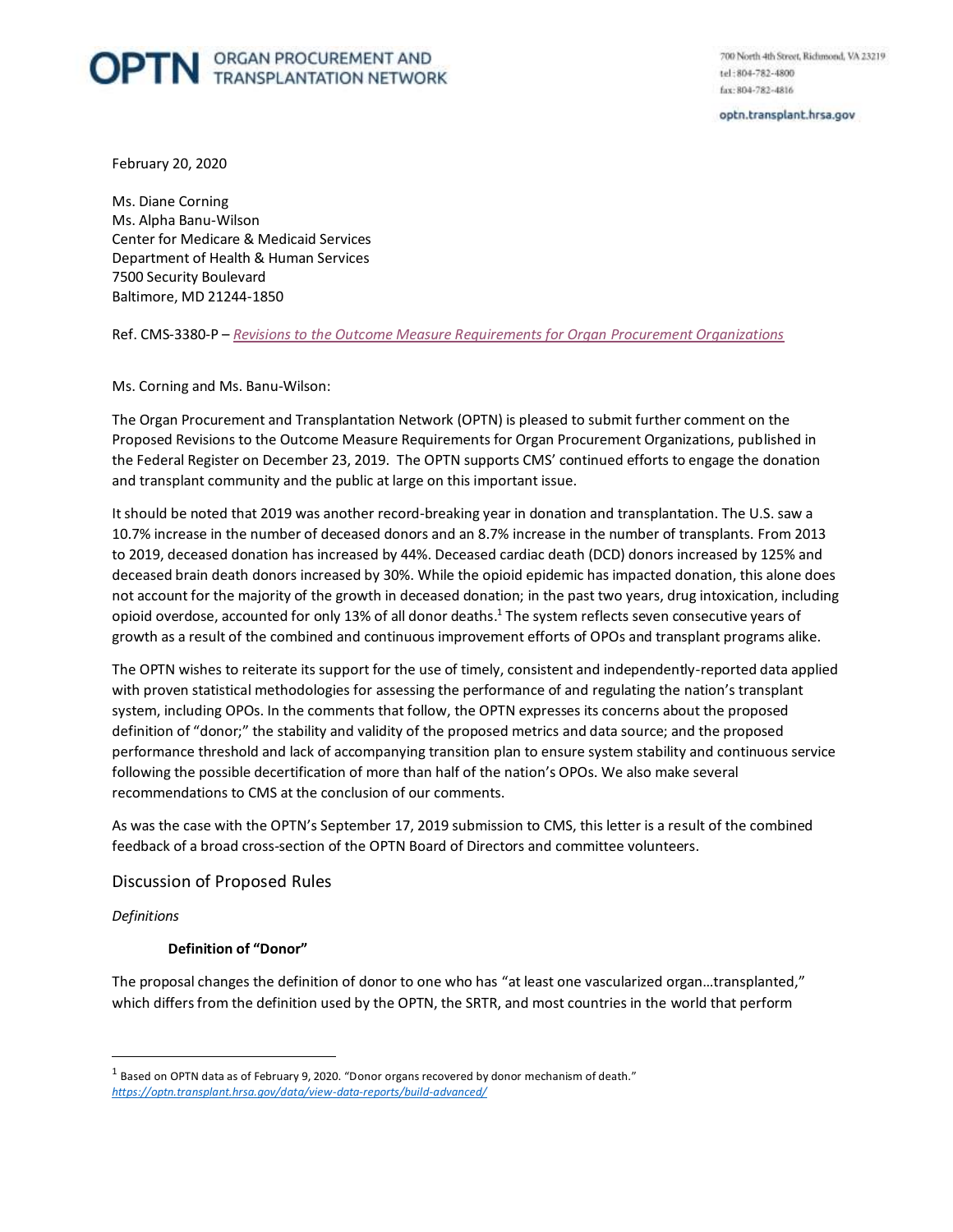transplants.<sup>2,3,4</sup> Currently, the definition of "donor" is understood to be an individual from whom (an) organ(s) is  recovered *for the purpose of transplantation* following declaration of death. Further, the proposed definition states that if the pancreas is recovered for research or islet cell transplantation, it is considered a transplanted organ. CMS gives three primary reasons for making this change: 1) to discourage the discarding of procured organs, 2) to encourage transplantation of every organ, including those from single-organ donors, and 3) because it is easier to verify the existence of a donor who had at least one organ transplanted compared with donors who did not have an organ transplanted. It is also asserted that "OPOs influence transplant hospital practice and the organizations should work together to increase the number of transplants. This can be done through education and sharing information."

 There are several problems with this proposed change and the assumptions made by CMS to support it. In order to continue to increase the number of organs transplanted, many things need to happen. OPOs must aggressively pursue the recovery of organs from all potential donors. Numerous studies have identified that the biggest opportunity for increases in deceased donation is within the pool of older, medically complex and non-brain dead potential donors; <sup>5</sup> reports have shown that OPOs outperform the expected rate of donation from younger brain dead donors.<sup>6</sup> OPOs that work to appropriately expand the pool of potential donors inevitably pursue donors where the procured organs are declined by all transplant centers. It is important to remember that declining an organ offer is a clinical decision made by transplant surgeon and is not within the control of the OPO. However, OPOs should be incentivized under the CMS regulations to pursue older, more complex and non-brain dead donors to expand the pool of available organs for transplantation. Yet it is this group of donors that, despite the OPO's aggressive pursuit, are more likely to result in no transplants. Eliminating these "zero organ" donors from the numerator does not incentivize pursuing the pool of medically complex, older and non-brain dead marginal donors that have been identified as the largest opportunity for growth.

 Additionally, the part of the definition change that considers a pancreas recovered for research a transplanted organ is concerning. With no standard definition for "recovered for research," this flies in the face of the third primary reason for the change stated: the need for more verification. While we appreciate the statutory requirement for this element to be included in OPO performance measurement, we suggest that CMS consider moving this calculation outside of the donation and transplant rate into a third measurement, thereby satisfying the legal requirements without complicating the core performance measurement focused on transplantation.

# **Definition of Potential Donors ("Denominator")**

 $\overline{a}$ 

 The community recognizes the benefit of independently-verifiable data to measure performance. However, there is also a need for the data to have enough clinical precision to accurately assess performance, and for the data to be timely enough to be fair and actionable. The CDC MCOD data meets this first requirement in that they are independently reported, but they are insufficiently precise or timely to be used in the manner they are being proposed for *regulatory* application. First, the administration of mechanical ventilation, a prerequisite for deceased donation, is not captured in this dataset. The probability that an in-patient death was a ventilated death is variable based on age, cause of death, etc., and these characteristics may not be consistent nationwide, creating

<sup>2</sup> Organ Transplantation & Procurement Network. Policy 1.2: Definitions. *[https://optn.transplant.hrsa.gov/governance/policies.](https://optn.transplant.hrsa.gov/governance/policies)* Accessed January 31, 2020.

<sup>&</sup>lt;sup>3</sup> World Health Organization. Global Glossary of Terms and Definitions on Donation and Transplantation. November 2009. Available at: *[https://www.who.int/transplantation/activities/GlobalGlossaryonDonationTransplantation.pdf?ua=1.](https://www.who.int/transplantation/activities/GlobalGlossaryonDonationTransplantation.pdf?ua=1) Accessed January 31, 2020.* 

<sup>4</sup> Domínguez-Gil B, Delmonico FL, Shaheen FA, et al. The critical pathway for deceased donation: reportable uniformity in the approach to deceased donation. *Transpl Int*. 2011;24(4):373-378.

<sup>&</sup>lt;sup>5</sup> Klassen DK, Edwards LB, Stewart DE, Glazier AK, Orlowski JP, Berg CL. The OPTN Deceased Donor Potential Study: Implications for policy and practice. *American Journal of Transplantation.* 2016; 16(6):1707-1714.

<sup>6</sup>"OPOs exceed expectations when collecting organs from young brain-dead donors." Lives Lost, Organs Wasted, *Washington Post.* December 20, 2018.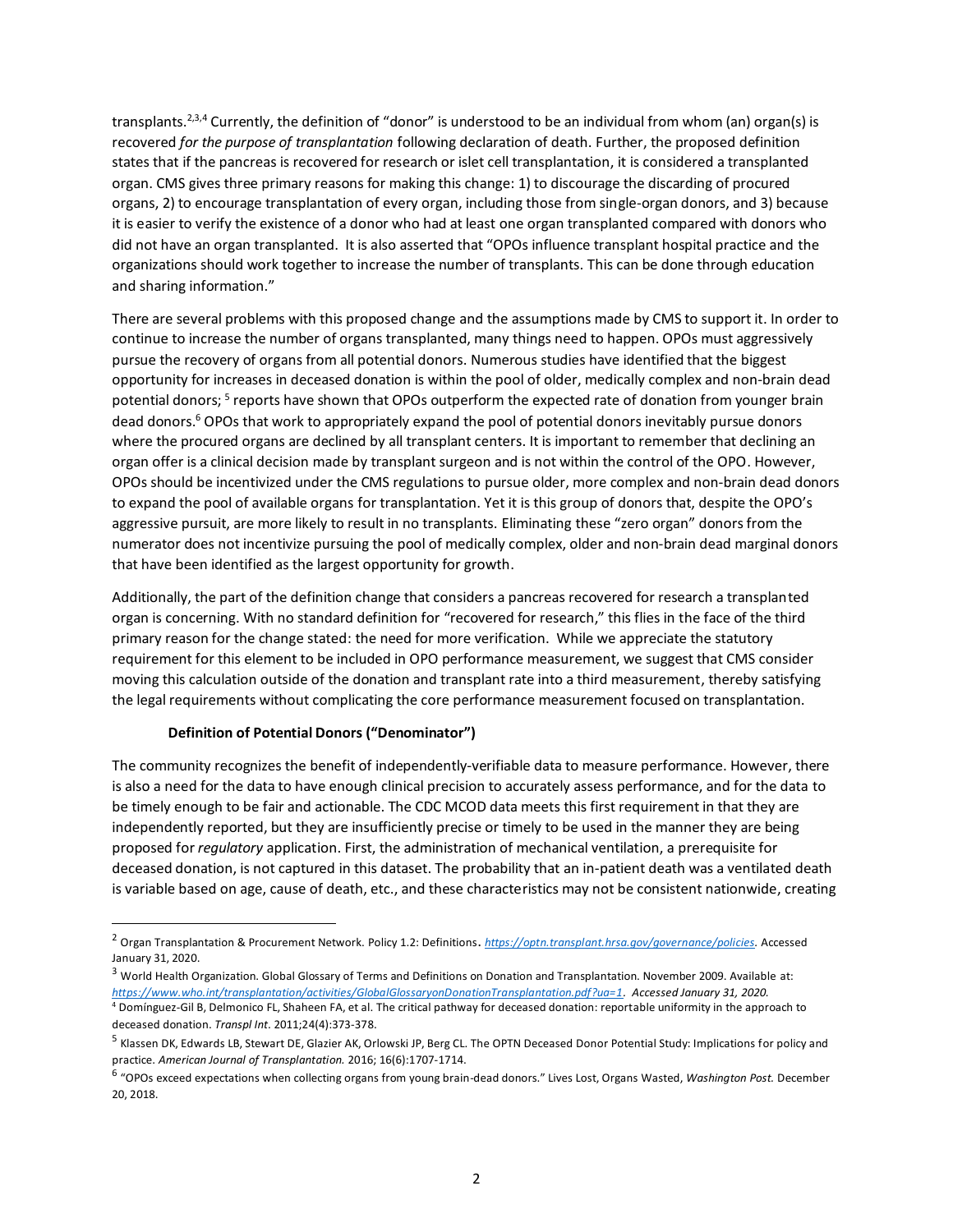variation that directly impacts true "donor potential" that will be masked by using this dataset. This could lead to a metric that is not accurate as applied across OPOs located in different regions of the country. Second, the data as reported from this particular source is not sufficiently timely to be actionable. For example, the most recent data available from this set is from 2018, released just this month. If an OPO were up for evaluation in February 2020, it would be evaluated based on performance practices from over two years ago, regardless of any improvements it may have made since. With significant annual increases in organ donation over the past seven years, this lag in evaluation could result in falsely identifying OPOs as low performing and it could also miss identification of OPOs whose recent performance has dropped. Additionally, with the time delay in availability of data required to calculate the denominator for a donation rate, if the proposal were in effect today, OPOs would just now be learning what the donation rate and organ transplantation rate goals are for 2019. More frequently-available data would improve the applicability for evaluating performance in today's environment. Alternatively, it may be that CMS is considering applying the data for donation performance (numerator) to a denominator over a different, earlier time frame. This too raises significant concerns as a valid methodology given that donor potential in any one DSA can vary significantly from year to year. Third, MCOD data lacks the relevant clinical information that may be associated with actual donation potential. Finally, the administrative reporting of cause of death codes is known to vary by state, particularly depending on whether death data are reported through a centralized medical examiner's office versus a local coroner. Such variations could impact the accuracy of a donation metric calculated at the OPO level from this data source.<sup>7</sup>

 Other studies have used the MCOD data to estimate donor potential. The OPTN Deceased Donor Potential Study (DDPS)<sup>8</sup> convened experts in donation and transplantation to assess donor potential in the US. One part of that study used the MCOD data along with a set of exclusion codes to exclude patients with a cause of death that is a contraindication to donation. The CMS proposal also uses a set of exclusion codes, however it is a small subset of the codes used in the DDPS. It is unclear how CMS arrived at their set of exclusion codes. The DDPS also developed a more refined estimate, first by using a set of inclusion codes to determine if a patient had a cause of death consistent with organ donation, and second by including a probability of ventilation. The OPTN would recommend that CMS consider a wider range of exclusion codes to better adjust for actual donor potential as calculated using this dataset.

 Alternatively, the OPTN recommends CMS consider a different more direct and granular dataset to calculate donor potential. To remove possible biases associated with OPO self-reporting of data in the absence of a precise definition of "potential donor," the OPTN recommends that ventilated in-patient death data be transmitted independently, preferably directly from the donor hospitals' electronic medical records (EMRs) to the OPTN with sufficient clinical detail to assess if a death met the proposed definition ("conditions consistent with organ donation"). As mentioned in the OPTN's September comment, other stakeholders have also recommended access to this dataset as an available and more accurate mechanism for assessing and improving OPO performance.<sup>9,10</sup>

#### *Overview of Proposed Metrics*

 $\overline{\phantom{a}}$ 

 Currently, the existing CMS measures are designed to assess two distinct aspects of OPO performance. The current donation rate is intended to measure an OPO's ability to identify, authorize, and recover organs from

 $^7$  Warner M, Paulozzi LJ, Nolte KB, Davis GG, Nelson LS. State variation in certifying manner of death and drugs involved in drug intoxication deaths. Acad Forensic Pathol. 2013;3(2):231–237<br><sup>8</sup> Klassen DK, Edwards LB, Stewart DE, Glazier AK, Orlowski JP, Berg CL. The OPTN Deceased Donor Potential Study: Implications for policy and

practice. American Journal of Transplantation. 2016; 16(6):1707-1714.<br><sup>9</sup> Doby BL, Boyarsky BJ, Gentry S, Segev DL. Improving OPO performance through national data availability. American Journal of Transplantation.

<sup>2019</sup> Oct; 19(10):2675-7.

<sup>&</sup>lt;sup>10</sup> Neil, H., Overacre, B., Rabold M., Haynes CR. PDF file. "Table 9: OPO Metrics Beyond Organ Yield." *OPTN Ad Hoc Systems Performance Committee Report to the OPTN Board,* 10 June 2019 (p. 9). *[https://optn.transplant.hrsa.gov/media/3015/201906\\_spc\\_boardreport.pdf](https://optn.transplant.hrsa.gov/media/3015/201906_spc_boardreport.pdf)*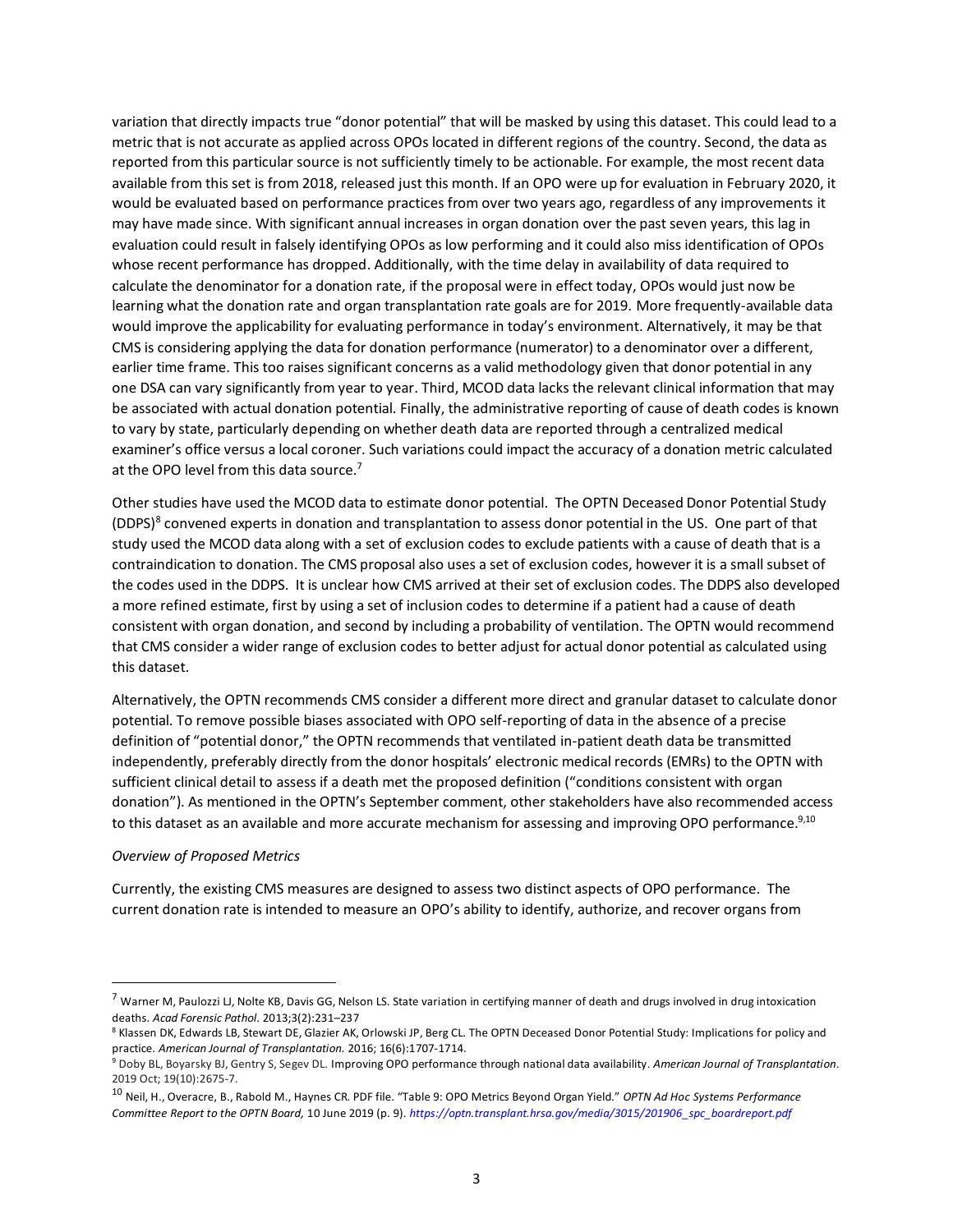potential donors in its service area. The current organ yield metric is intended to assess an OPO's ability to get organs placed and transplanted from actual donors.

 The two proposed metrics, *donation rate* and *transplantation rate*, use the same denominator, rendering them too closely related to accurately and distinctly measure these different components of OPO performance. Blending the two aspects of performance reduces the ability to assess OPOs based on either metric. The reasoning for these two overlapping measures is stated in the proposal: "We selected both donation rates and transplantation rates in order to reduce the risk that resources would be diverted to focus on one measure rather than increasing overall efforts to address both types of measures, which we believe could result in more single-organ donors and minimizing discarding of transplantable organs." However, based on the proposal, OPOs must "pass" both metrics. If an OPO is required to "pass" both metrics, it ensures that an OPO could not solely focus on one of them. If the proposed donation rate metric accurately assesses an OPO's ability to convert potential donors into donors, it would be better to have the second metric measure a distinctly different area of performance: placement of organs for transplantation from the pool of actual donors.

## **Donation Rate Metric**

 The concept of a donation rate metric is to measure how well an OPO is able to convert a potential donor into an actual donor. This metric, if accurately calculated, is an important measure of performance. However, the definitions of donor and potential donor that CMS has proposed are problematic as described above. Based on an analysis of the 2017 data using these definitions, CMS shows that there is a wide variation in donation rates among OPOs. CMS asserts this variation is the result of factors within the control of OPOs. In addition to the concerns over the donation rate, the OPTN does not see evidence that this assertion is founded in fact. OPOs do not control who dies within their DSA, and without adequate risk adjustment, the donation rate may be reflecting underlying differences in potential rather than OPO performance. Deaths compatible with donation and offer acceptance rates have been shown to vary across the country, and the proposed metrics disregard the impact these factors have on available organs.<sup>11</sup>

#### **Organ Transplantation Rate Metric**

 $\overline{a}$ 

 It is also important to point out that transplant programs, not OPOs, make the medical decision on whether to accept an organ offered for a specific patient. This is the practice of medicine. Organ utilization is most appropriately understood in the context of doctor/patient decision making, recognizing the importance of preserving doctor and patient autonomy. Metrics and policies that are not well constructed have the potential to drive clinical decision making in ways that impinge on this autonomy and harm healthcare provider/patient relationships. As such, OPOs should be held accountable for performance related to aggressive placement of organs for transplant, but the metric should evaluate that performance recognizing that the transplant program is ultimately responsible for utilization.<sup>12</sup> The organ yield model appropriately adjusts for that reality by factoring in expected transplant rates based on organ donor factors.

 The proposed organ transplantation rate metric is too closely correlated with the donation rate metric and fails to account for the variation in the number of organs transplanted from actual donors due to clinical considerations outside the OPO's control. For example, a 55 year old, diabetic, DCD donor is unlikely to have as many organs transplanted as a previously healthy 20 year old brain dead donor. The proposed regulations assume that these two donors have the same organ transplantation potential and that the percent of these donors is the same across all DSAs, a significant assumption not supported by the data. If one OPO has 20% of its donor potential in the category of a 20 year old brain dead motor vehicle accident donor and another OPO has 5% of its donor potential

<sup>&</sup>lt;sup>11</sup> Sheehy E, O'Connor KJ, Luskin RS, Howard RJ, Cornell D, Finn J, Mone T, Selck FW, Delmonico FL. Investigating geographic variation in mortality in the context of organ donation. *American Journal of Transplantation.* 2012 Jun; 12(6):1598-602.

<sup>&</sup>lt;sup>12</sup> Husain SA, King KL, Pastan S, et al. Association Between Declined Offers of Deceased Donor Kidney Allograft and Outcomes in Kidney Transplant Candidates. *JAMA Netw Open.* 2019; 2(8):e1910312. doi:10.1001/jamanetworkopen.2019.10312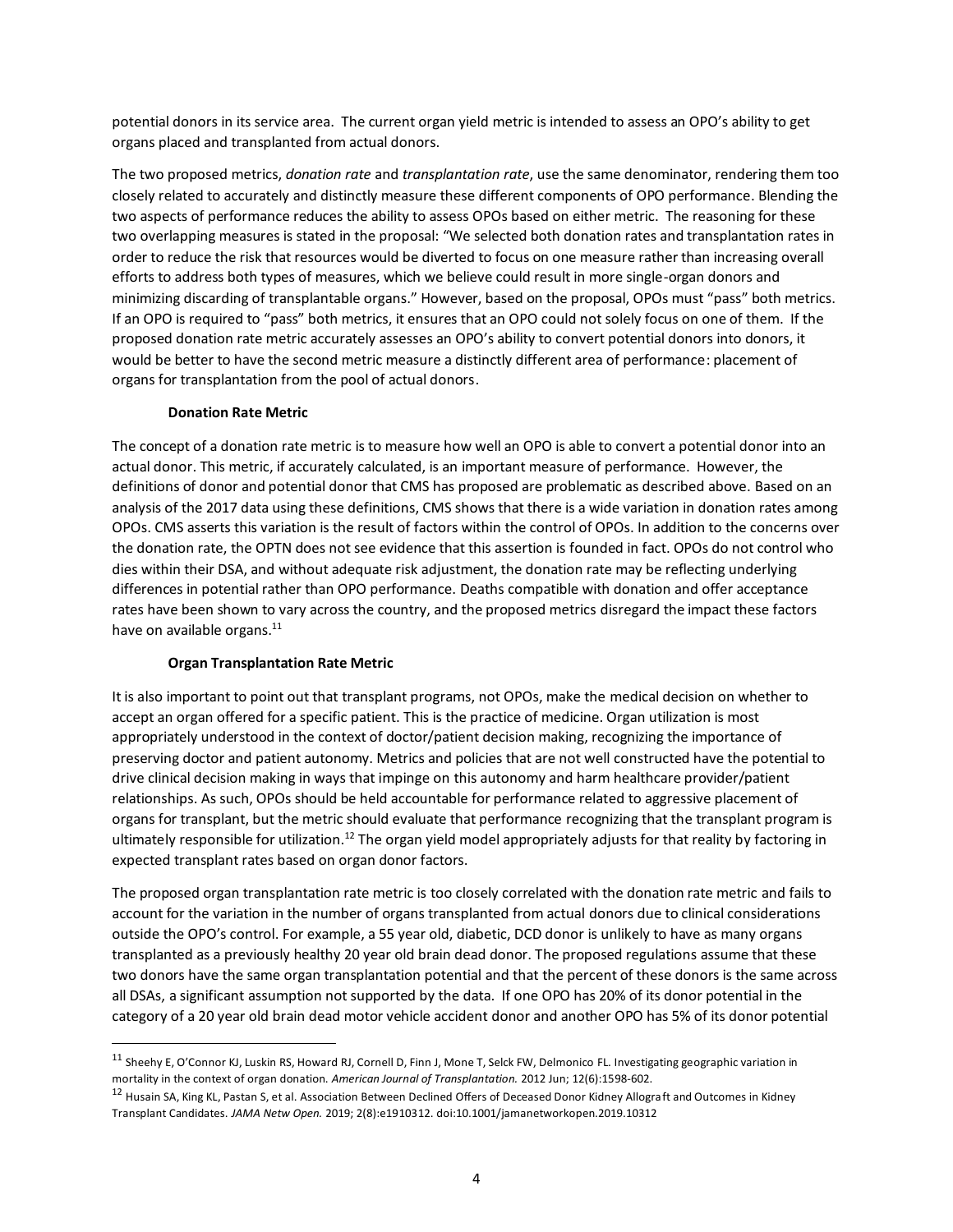in that same category, even with identical performance, the second OPO will look significantly worse under the CMS proposed transplant rate measure. In contrast, the organ yield models currently in use address this issue by adjusting for age and other clinical factors which impact the likelihood a particular organ will be transplanted from each donor. These models, developed by the SRTR and the OPTN, compare observed performance against what would be expected based on the clinical picture of the donor. These models not only assess OPO performance but have the added benefit of identifying areas for improvement at the donor level as well as at the individual organ level. These models are widely accepted within the transplant community.

 CMS expresses concern that the current yield metric reinforces the status quo by calculating the expected yield based on the current national performance. Concern is expressed that OPOs would not be held to the standard of transplanting as many organs as possible if the chosen threshold reinforces the status quo. CMS could instead identify a more aggressive threshold above what is expected based on past data. This would be preferable to the organ transplantation metric proposed.

#### *Risk Adjustment*

 The proposal states "Since our criteria for the denominator takes into consideration many of the clinical characteristics associated with possible organ donation (the age of the potential donor, the inpatient hospitalization, and contraindication to donation), we believe all appropriate risk-adjustments to the clinical characteristics of the donor potential have been made." The restrictions used in the definition exclude deaths with little to no likelihood of resulting in donation and transplant, however they do not account for the variation in likelihood of donation *within* the population meeting the definition. Not all potential donors have the same probability of becoming a donor due to clinical considerations outside OPO control, like donor age. This could lead to incorrectly assessing OPO performance and thus decertifying OPOs that may not in fact be underperforming. We encourage a clinical review of the CDC MCOD data, or any data to be used for regulatory purposes, to identify clinical differences in populations outside OPO control across DSAs, and to risk adjust the proposed metrics based on these findings.

## *Performance Threshold and Decertification Methodology*

 It is the OPTN's view that the best way to hold OPOs accountable is to develop an accurate, clear metric with a rationale that has been adequately justified. The methodology being proposed for identifying an OPO for decertification compares all OPOs to those performing at the top 25<sup>th</sup> percentile of performance based on the previous year of data. Even above-average performing OPOs would be defined as "low performing" and subject to decertification. Based on the data provided, this metric would lead to decertification of at least 64% of the OPOs in the country. This comparison threshold is unprecedented. While this metric could be an aspirational or stretch goal, it is an unrealistic basis for decertifying OPOs and CMS does not offer a rationale to support it.

 In addition to concerns over the methodology applied, the OPTN has concerns over disruption to the system in the event of decertification of multiple OPOs simultaneously. While CMS acknowledges the possibility of disruption in donation services, the idea that the remaining OPOs would take over the decertified areas and immediately implement improvements in order to meet the top 25<sup>th</sup> percentile of performance for the next cycle is not realistic. High performing OPOs have had years to attain their current level of performance. An OPO that absorbed one or more additional service areas would, for example, require time to assess staffing needs and conduct additional hiring if needed; assess and build resources required to operate; assess and make needed structural and process changes; and develop effective relationships with the community and donor hospitals before being able to demonstrate improvement. Without any regulatory relief from the performance measures, there is a disincentive for a higher performing OPO to take on such a significant operational change and expense. The OPTN suggests CMS consider incentives that at a minimum include regulatory relief from the performance measures while improving a lower ranking or decertified OPO's performance.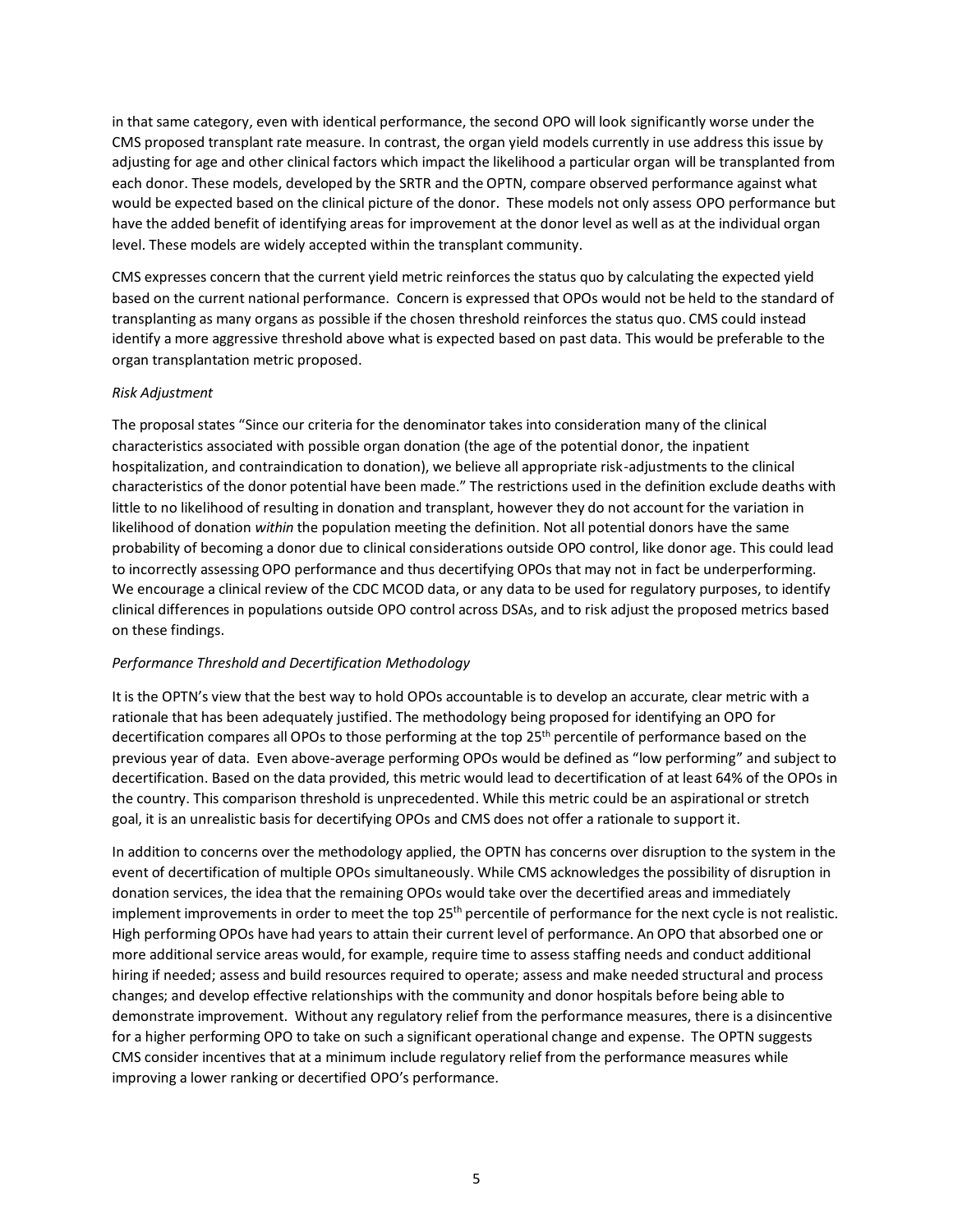Another significant concern with the proposal is the lack of any appeals process or structured improvement process. Based on 2017 data, 64% of the OPOs would be decertified based on one year of data that lacks clinical precision or any risk adjustment. Under the CMS proposal, OPOs would have no process for requesting consideration of mitigating factors or for demonstrating improvement between the assessment and decertification. OPOs that failed to meet the performance threshold would benefit from an opportunity to provide evidence of mitigating factors or demonstrate improvement through a process similar to the application for mitigating factors and system improvement agreement procedures provided to transplant programs that are identified for lower than expected one year post-transplant outcomes. Providing such a process would foster improvement in OPOs and minimize the potential for falsely identifying low performance that is actually attributable to factors beyond the OPO's control. Such a process would also avoid the disruption and inherent delay in improvement that would result from the decertification process, the application process for the open service area and the time required for the OPO awarded the service area to implement effective improvement.

 More importantly, disruption to the system on any scale is dangerous – with over 113,000 people waiting for a transplant, reduction in service, even if temporary, inevitably means lives lost.

## *Assessment Based on One Year of Data*

 The OPO certification cycle is four years, and while CMS proposes to calculate these rates yearly, flagging for decertification is proposed to be based on the most recent one year of data available at the end of the cycle. While analyses for the proposed measures were provided based on 2017 data, it is not clear how stable the data used for calculation of these measures are over time. Is one year of data long enough to accurately measure an OPO's performance? Currently, OPOs are assessed using 3 years of data and the proposal does not provide any statistically-based justification for shortening the time period. Further, the proposed rules also express a desire to not "penalize OPOs that have improved their performance by using older data," though the proposed data source is significantly time-delayed. If the metric is not stable, then the shorter the time frame, the more likely an OPO is to fail by chance rather than as a reflection of performance.

# OPTN Recommendations

 $\overline{a}$ 

 The goal of creating metrics to better assess the performance of all aspects of the transplant system is fully supported by the OPTN. Like many other medical communities, the OPTN has made a concerted effort to proactively transition towards a "just culture"<sup>13</sup> based on performance improvement that embraces partnerships between regulators and organizations with an emphasis on quality and systems improvement. The Membership & Professional Standards Committee (MPSC), the OPTN's membership and compliance governing body, has instituted a practice of partnering with members by providing feedback on and recommendations to improve members' performance, compliance, and quality systems. In contrast, the CMS proposal represents a step back to a punitive culture of blame in healthcare.

 The OPTN recognizes the need for objective, verifiable measures that accurately assess performance with the goal of better serving the patients who depend on us. With that goal in mind and based on the metrics that CMS has proposed, the OPTN has the following recommendations:

 1. The system should work towards collecting detailed clinical death data on all inpatient deaths to better assess the donation potential throughout the country and in each DSA in particular. While this would fill the need for better assessing an OPO's performance in converting a potential donor to an actual donor, it would also provide a wealth of information that could be used to identify specific areas for improvement for all OPOs. These data would be best obtained directly from the donor hospitals. It would require changes to both technology as well as processes. It would also require a regulatory action from CMS to

 13 Committee on Quality of Health Care in America, and Institute of Medicine (US). *To err is human: Building a safer health system*. National Academies Press, 2000.